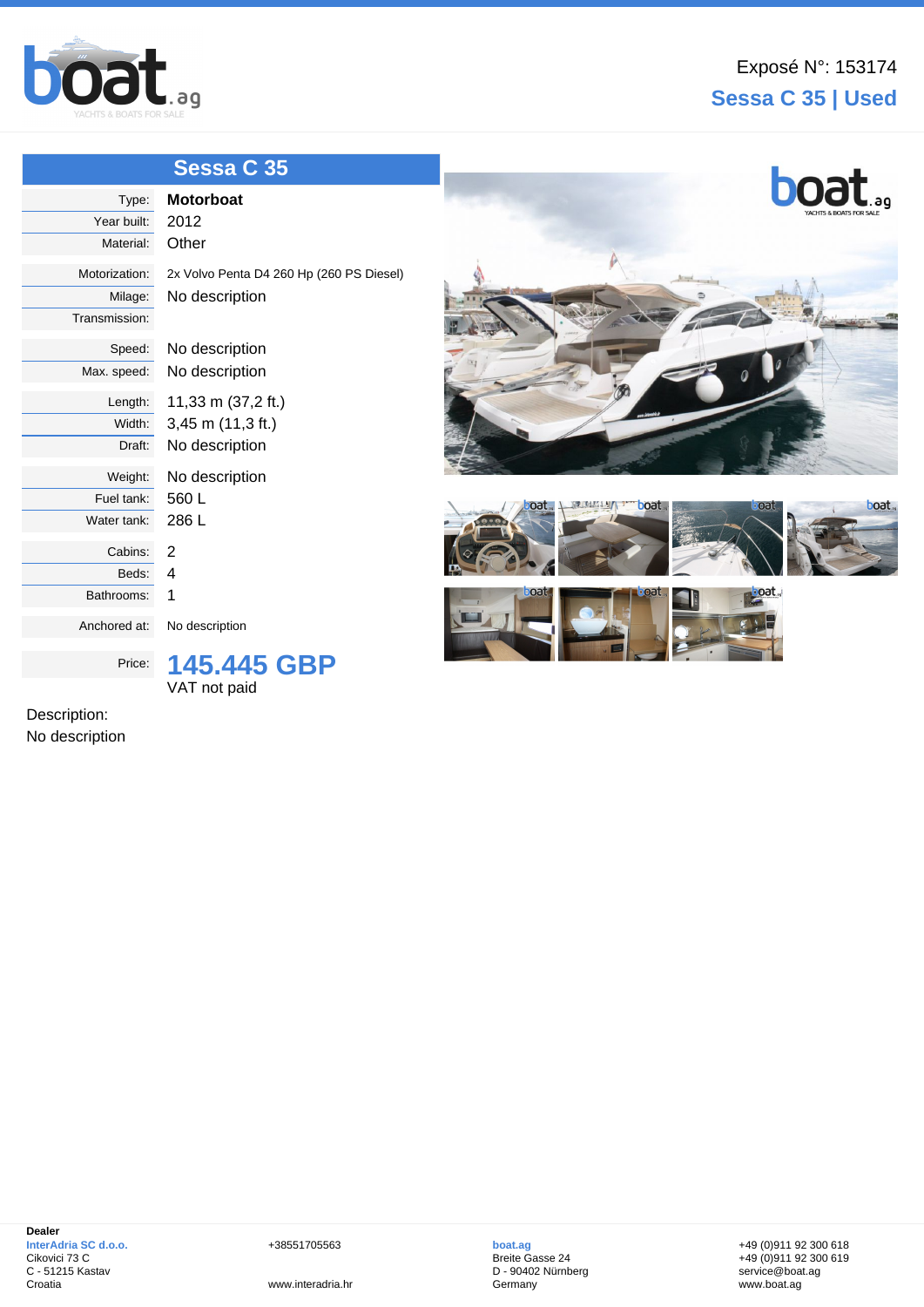





[Outside view - Image 1](http://www.boat.ag/) and 1 and 2 and 2 [Outside view - Image 2](http://www.boat.ag/?v=details&id=153174)





[Outside view - Image 3](http://www.boat.ag/) [Outside view - Image 4](http://www.boat.ag/?v=details&id=153174)



[Outside view - Image 5](http://www.boat.ag/) [Outside view - Image 6](http://www.boat.ag/?v=details&id=153174)

**Dealer InterAdria SC d.o.o.** Cikovici 73 C C - 51215 Kastav Croatia

+38551705563



**boat.ag** Breite Gasse 24 D - 90402 Nürnberg **Germany** 

+49 (0)911 92 300 618 +49 (0)911 92 300 619 service@boat.ag www.boat.ag

www.interadria.hr